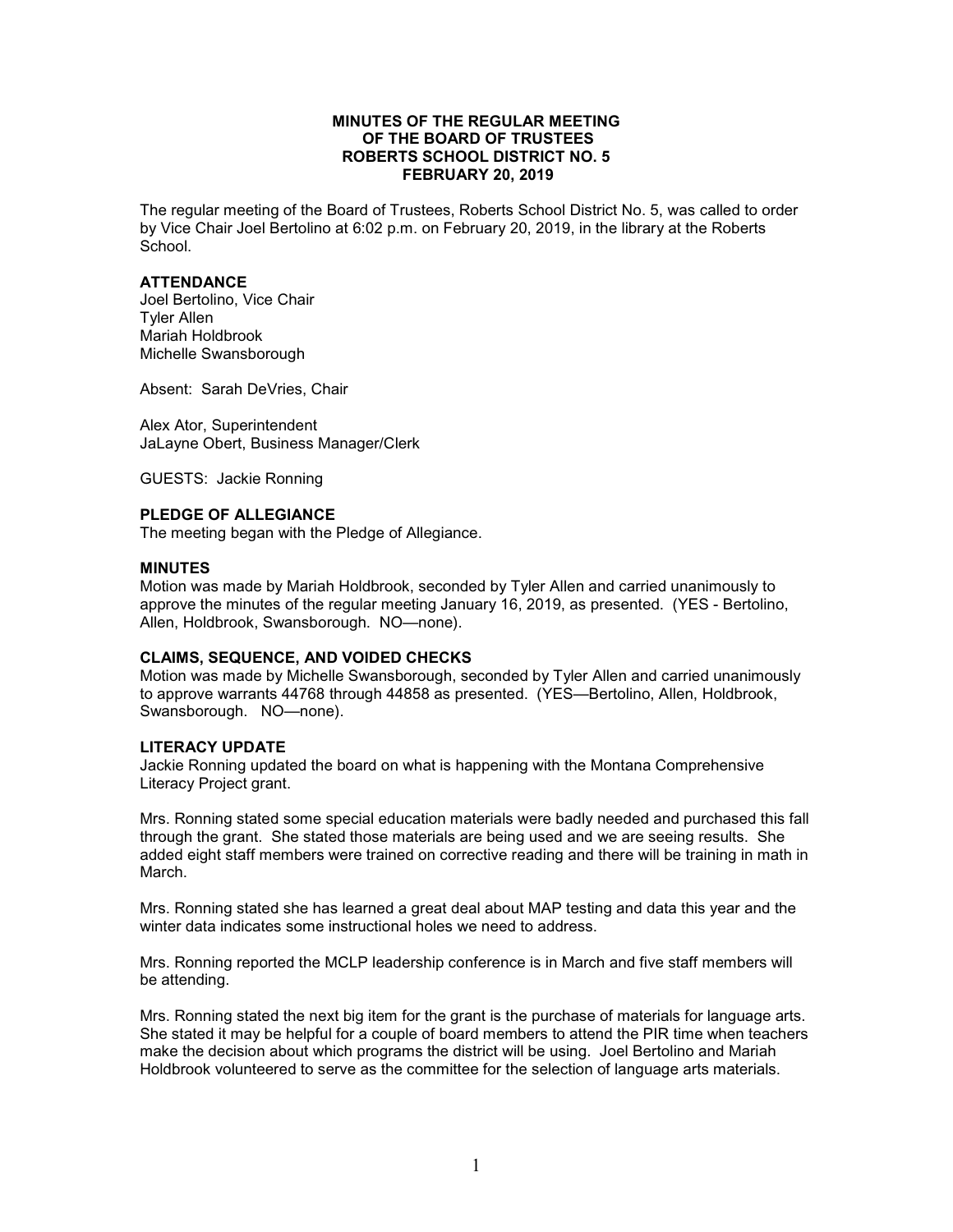Mrs. Ronning stated the pre-school students are showing solid growth and have had a great experience. She stated the group went with the kindergarten and first grade students to the Alberta Bair for a performance and really had a good time.

Mrs. Ronning closed with saying this has been a fantastic year.

# **STAFFING**

ADDITIONS TO SUB LIST – Mr. Ator recommended adding Ken Karina and Sandra Gerstner to the substitute list, pending background checks and references.

Motion was made by Mariah Holdbrook, seconded by Michelle Swansborough and carried unanimously to approve the superintendent's recommendation and add Ken Karina and Sandra Gerstner to the substitute list, pending background checks and references. (YES—Bertolino, Allen, Holdbrook, Swansborough. NO—none).

#### **NEW BUSINESS**

SEPTIC SYSTEM UPDATE/OLD GYM – Mr. Ator reported fifteen years ago the district installed a septic holding tank and grinder to handle the locker rooms in the old gym. He added about a week ago the pump failed and we had to have it pumped out and the pump replaced but either that pump went out and the pipe froze or the pipe froze and killed the pump.

Mr. Ator stated Cotter's tried using a heat snake on the frozen pipe but it wasn't able to get to the frozen part so it may have to all be dug up.

Mr. Ator stated the first step in this process is to purchase the new pumps and controls to replace the old system and recommended approving the bid for \$4800.00 from AmbienteH2O.

Motion was made by Tyler Allen, seconded by Mariah Holdbrook and carried unanimously to approve the purchase of the pumps and control panel for \$4800 from AmbienteH20. (YES— Bertolino, Allen, Holdbrook, Swansborough. NO—none).

Mr. Ator stated the second part of the problem is how to get rid of the ice in the pipe.

Mr. Bertolino stated if we get the new pumps installed, we could try adding hot water to the tank and see if the pumps would flush out the ice. He added we can also check with others who may have had the same problem for possible solutions.

Mr. Ator stated we'll start with getting the new parts installed.

SCHOOL CALENDAR 2019-2020 – Mr. Ator presented the proposed school calendar for the 2019-2020 school year with a start date of August 26, 2019 and end date of June 6, 2020. He stated this version of the calendar received the most votes from the staff and the only big decision is whether to have a half day of school on the day before Thanksgiving and the last day of school or just do a full day of school on the last day.

Motion was made by Mariah Holdbrook, seconded by Tyler Allen and passed unanimously to approve the 2019-2020 school calendar as presented. (YES—Bertolino, Allen, Holdbrook, Swansborough. NO—none).

CALL FOR ELECTIONS – Motion was made by Tyler Allen, seconded by Mariah Holdbrook and carried unanimously to approve the Trustee Resolution Calling For An Election (see attached). (YES—Bertolino, Allen, Holdbrook, Swansborough. NO—none).

LEVY DISCUSSIONS – Mr. Ator stated information and a resolution for permissive levies will be brought to the March board meeting as it must be advertised in the newspaper by March 31, 2019.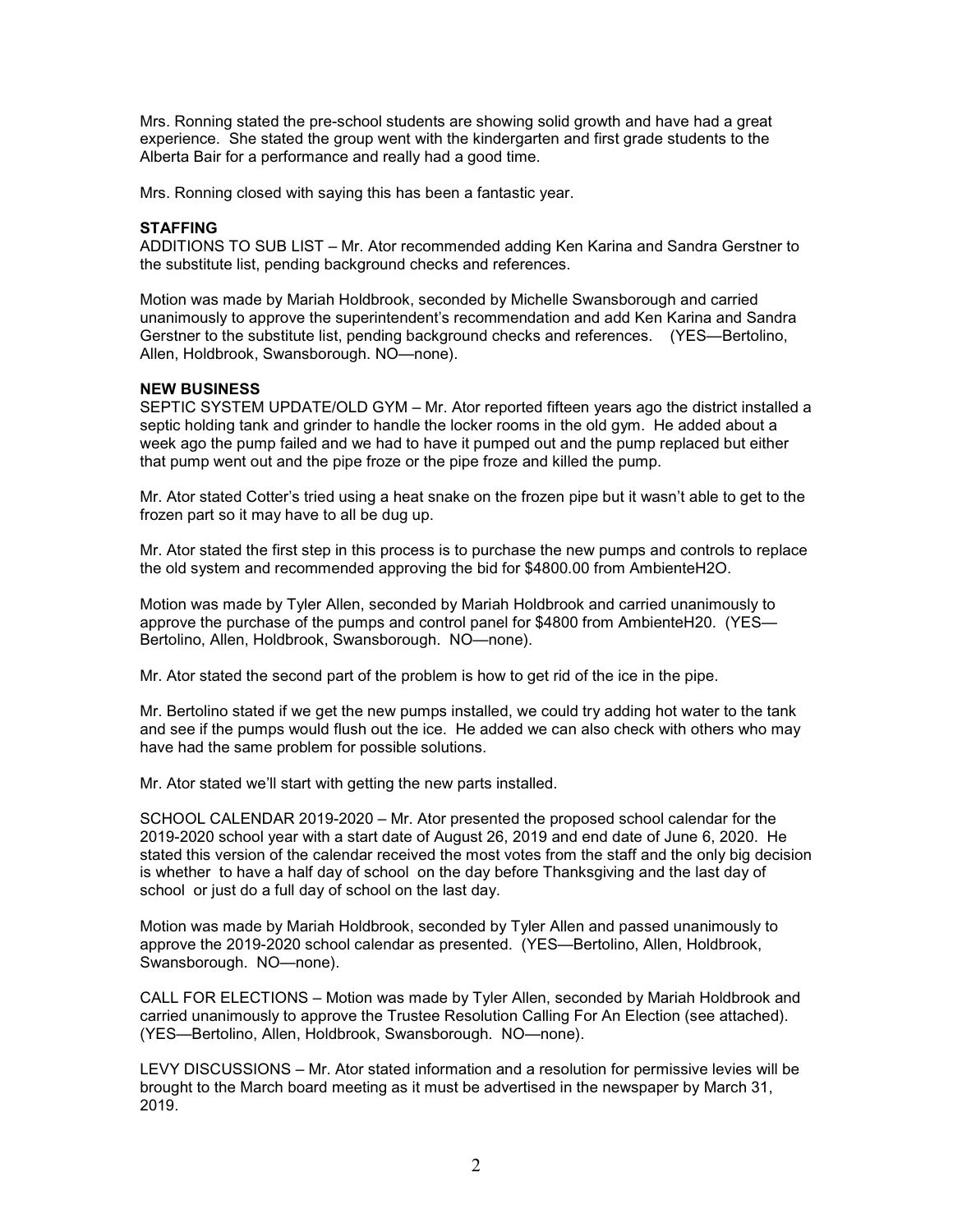# **SUPERINTENDENT'S REPORT**

INCREASED INTERNET ACCESS SPEED – Mr. Ator stated last year the district put out an RFP (Request For Proposal) for increased internet speed but received horrible bids so took no action. He added another bid cycle came open this fall and we received a much better bid that will greatly increase our bandwidth but will only increase the cost by a couple hundred dollars per month. He stated the project could be started before school gets out but will certainly be ready by next school year.

LEGISLATIVE UPDATE – Mr. Ator stated he included some legislative information in the packet but what he really wanted board members to see is the information about the effect MT PEC has had on education funding.

Mr. Ator stated MT PEC is the consolidation of all education leaders in Montana who collectively lobby for the good of education. He stated their efforts have resulted in a 13.46% increase, \$163,153, in funding for Roberts School.

#### **ADJOURNMENT**

Mr. Bertolino called for adjournment at 7:30 p.m.

\_\_\_\_\_\_\_\_\_\_\_\_\_\_\_\_\_\_\_\_\_\_\_\_\_\_\_\_\_\_\_\_\_\_ \_\_\_\_\_\_\_\_\_\_\_\_\_\_\_\_\_\_\_\_\_\_\_\_\_\_\_\_ Board Chair **District Clerk**